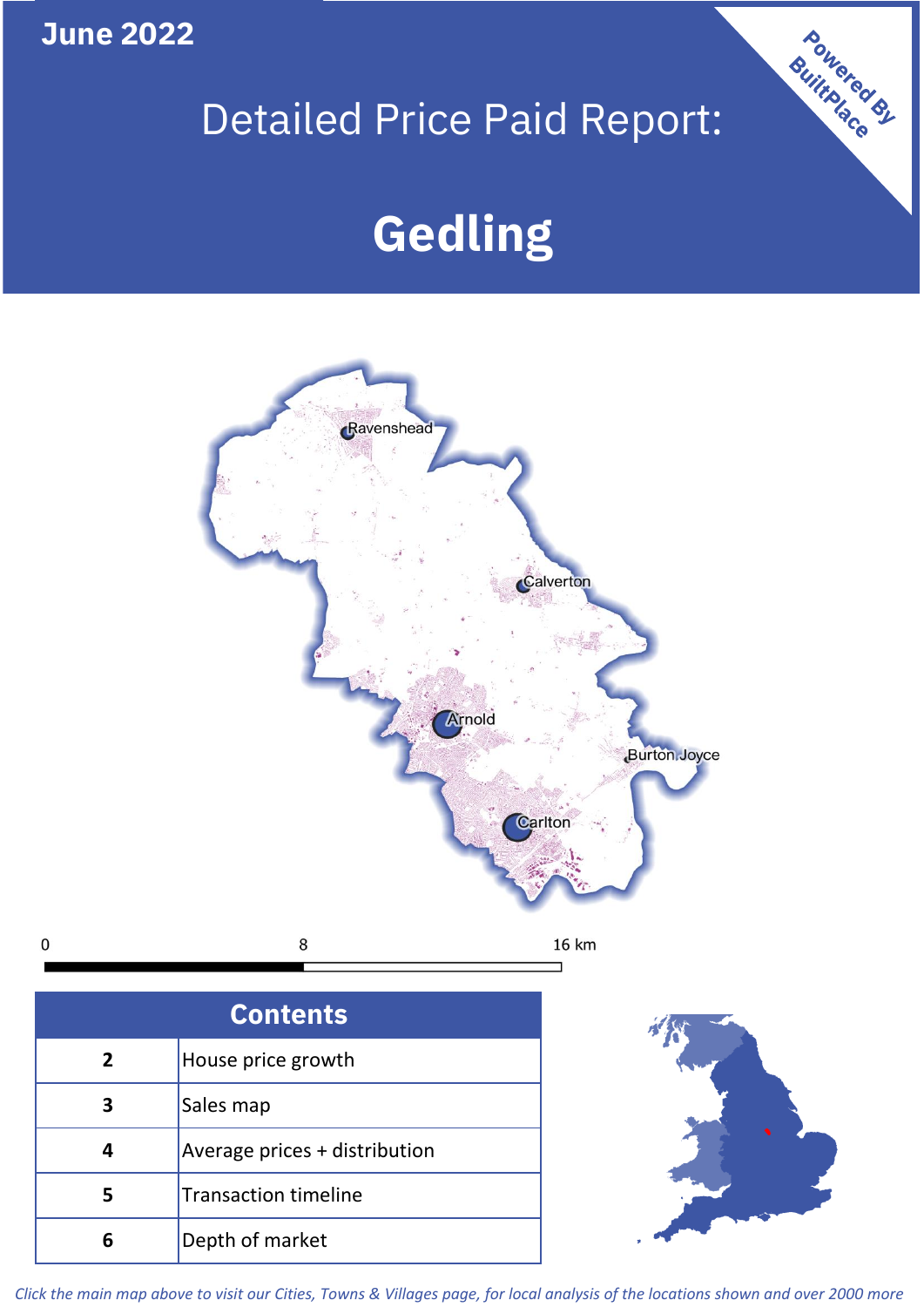## **Headline Data**

|                     | <b>Current level</b> | 3 month  | <b>Annual</b> | 5 year  | 10 year |
|---------------------|----------------------|----------|---------------|---------|---------|
| <b>House prices</b> | £236,435             | 2.8%     | 10.3%         | 42.8%   | 79.2%   |
| <b>Transactions</b> | 1,986                | $-13.2%$ | 4.1%          | $-3.7%$ | 27.4%   |

# **House Price Growth (April 2022 data)**

#### *Annual Change in House Prices*



House prices in Gedling grew by 10.3% in the 12 months to April 2022 (based on 3-month smoothed data). By comparison national house prices grew by 10.7% and prices in the East Midlands grew by 11.6% over the same period.

Gedling house prices are now 55.6% above their previous peak in 2007, compared to +50.1% for the East Midlands and +52.9% across England.



#### *Year-To-Date Change in House Prices, December to April*

Local prices have grown by 3.7% in 2022 so far, compared to growth of 4.6% over the same period last year.

### *Source: OS OpenData; UK House Price Index (Contains HM Land Registry data © Crown copyright)*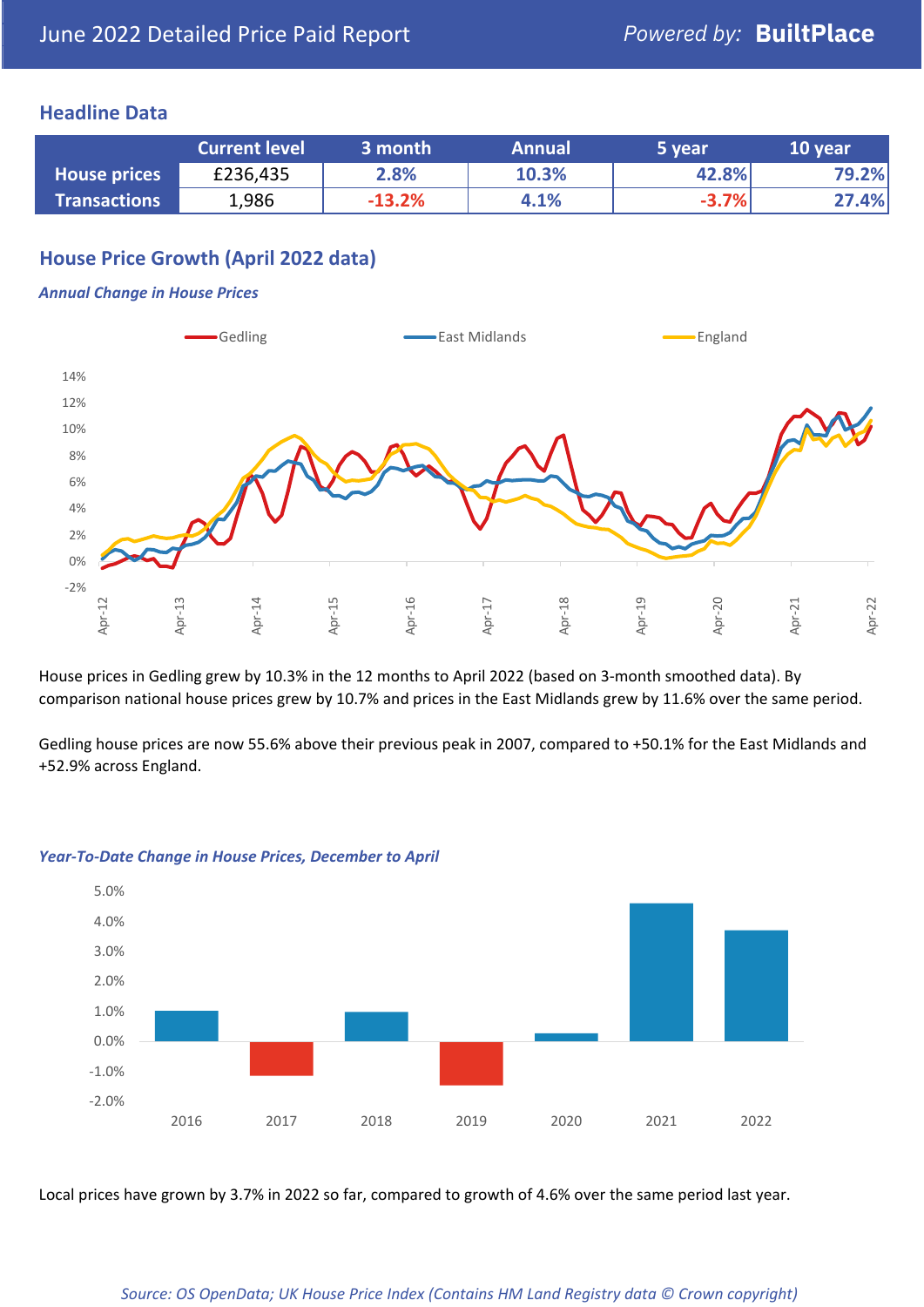# **House Price Map**

*12 months to April 2022*



*Each point is one postcode, coloured by the average value relative to all sales in this local authority (price bands are LA-specific quintiles).*

# **Map Key**

| Min      | Max      |                            |
|----------|----------|----------------------------|
| Up to    | £144,000 | 1st quintile / lowest 20%  |
| £144,000 | £186,000 | 2nd quintile               |
| £186,000 | £237,000 | 3rd quintile               |
| £237,000 | £319,000 | 4th quintile               |
| £319,000 | and over | 5th quintile / highest 20% |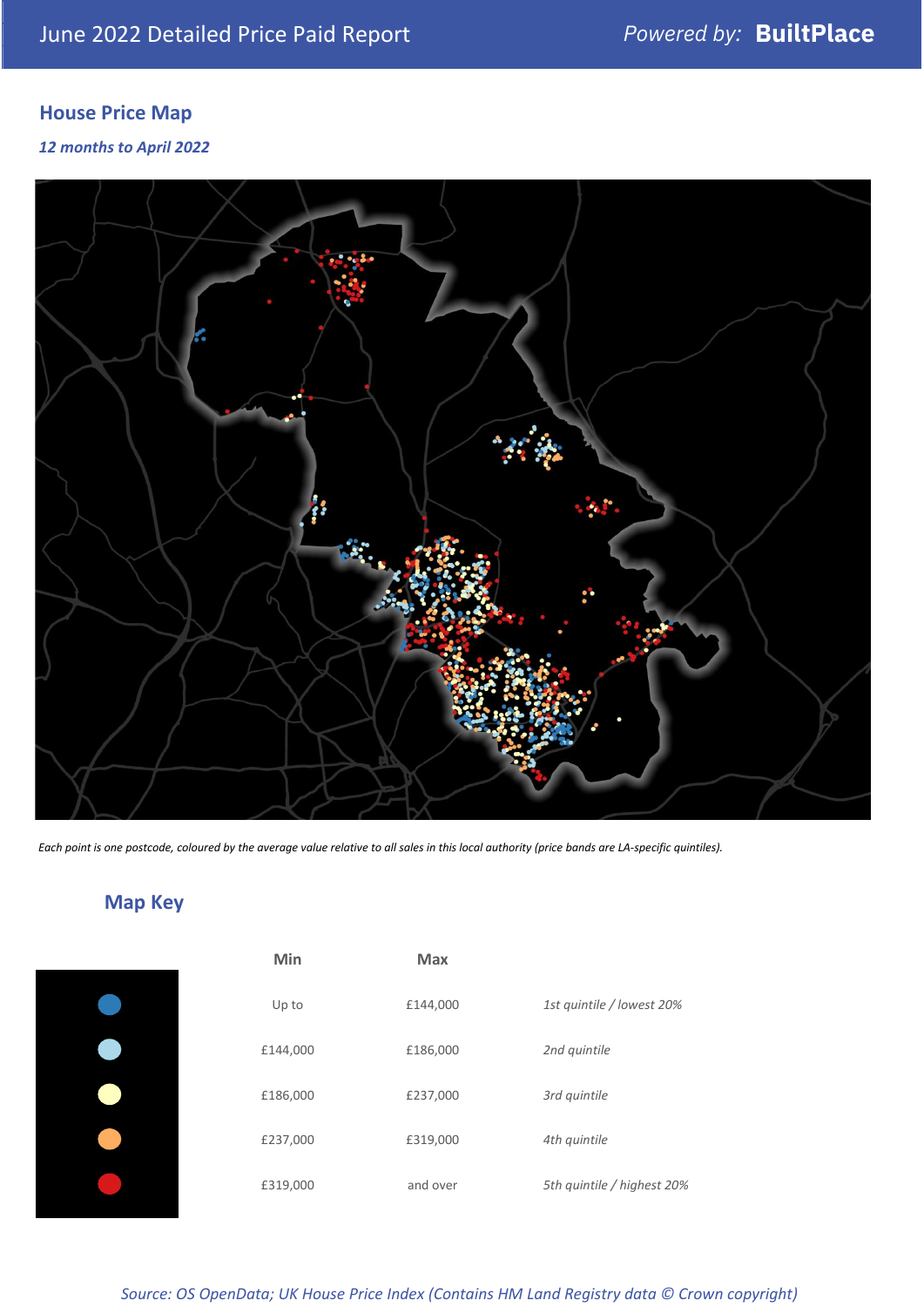# **Average House Price by Property Type**

### *12 months to April 2022*



# **House Price Distribution by Year**

*All properties, by price band and calendar year (2020 = year to date)*

|                    | 1997 | 2002 | 2007 | 2012 | 2017 | 2019 | 2020 |
|--------------------|------|------|------|------|------|------|------|
| <b>Under £100k</b> | 91%  | 64%  | 18%  | 26%  | 11%  | 4%   | 3%   |
| £100-200k          | 8%   | 30%  | 63%  | 56%  | 54%  | 43%  | 40%  |
| £200-300k          | 1%   | 4%   | 14%  | 14%  | 25%  | 30%  | 35%  |
| £300-400k          | 0%   | 1%   | 3%   | 3%   | 7%   | 14%  | 14%  |
| £400-500k          | 0%   | 0%   | 1%   | 1%   | 2%   | 5%   | 3%   |
| <b>£500k-1m</b>    | 0%   | 0%   | 1%   | 1%   | 2%   | 4%   | 5%   |
| £1-2m              | 0%   | 0%   | 0%   | 0%   | 0%   | 0%   | 0%   |
| <b>Over £2m</b>    | 0%   | 0%   | 0%   | 0%   | 0%   | 0%   | 0%   |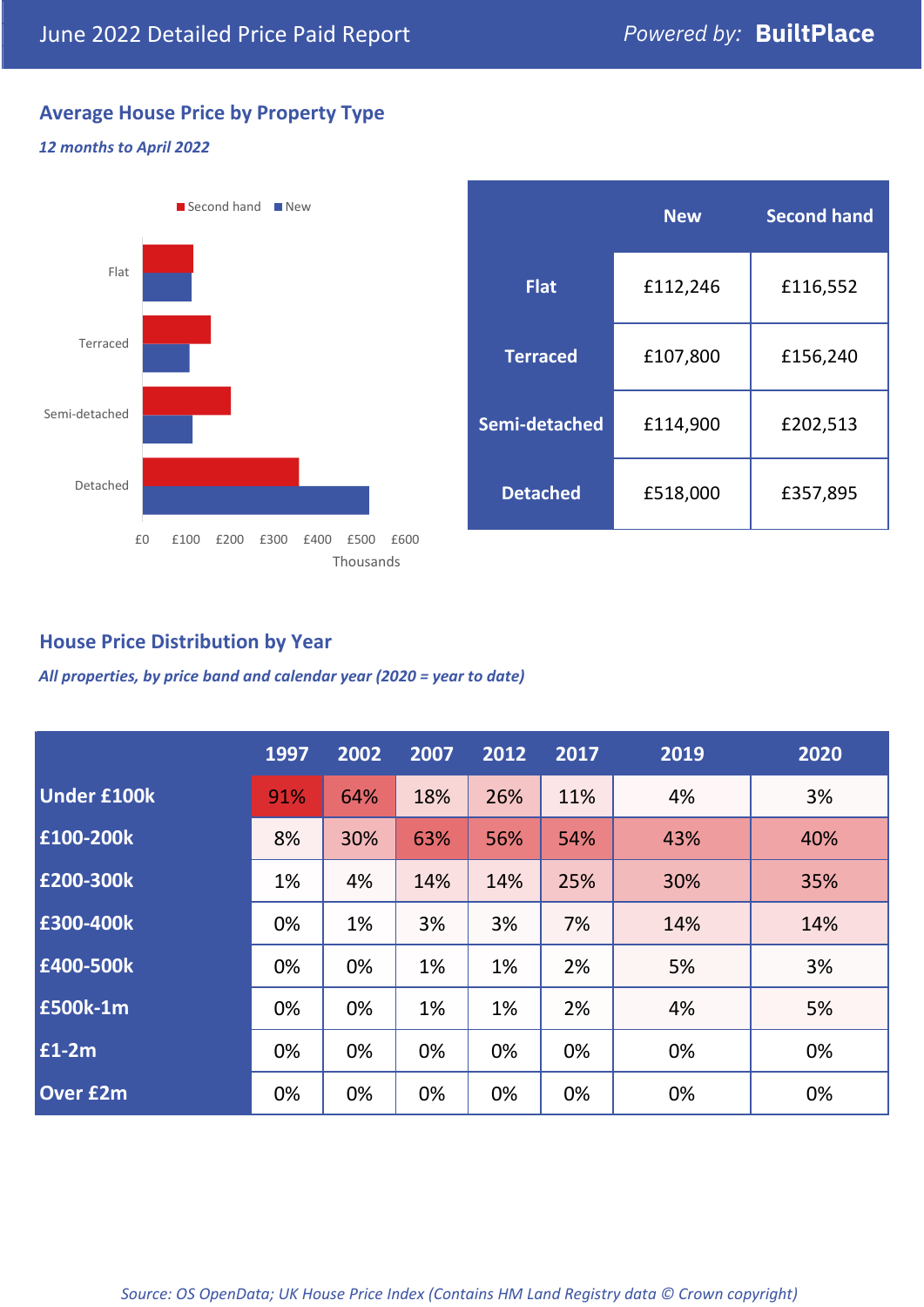# **Transactions (February 2022 data)**

*Annual Transactions, Indexed (2001-05 average = 100)*



There were 1,986 transactions in Gedling during the 12 months to February 2022. This is 78% of the average from 2001- 05 and suggests activity is below pre-downturn levels.

Transactions in Gedling have fallen by 13.7% since 2014, compared to changes of -8.0% for East Midlands and -7.7% for England.



#### *Cash and New Build Sales as % of Total, by Year*

*Note: The data on this page EXCLUDES transactions identified as transfers under a power of sale/repossessions, buy-to-lets (where they can be identified by a mortgage), and transfers to non-private individuals - i.e. it comprises only Land Registry 'A' data.*